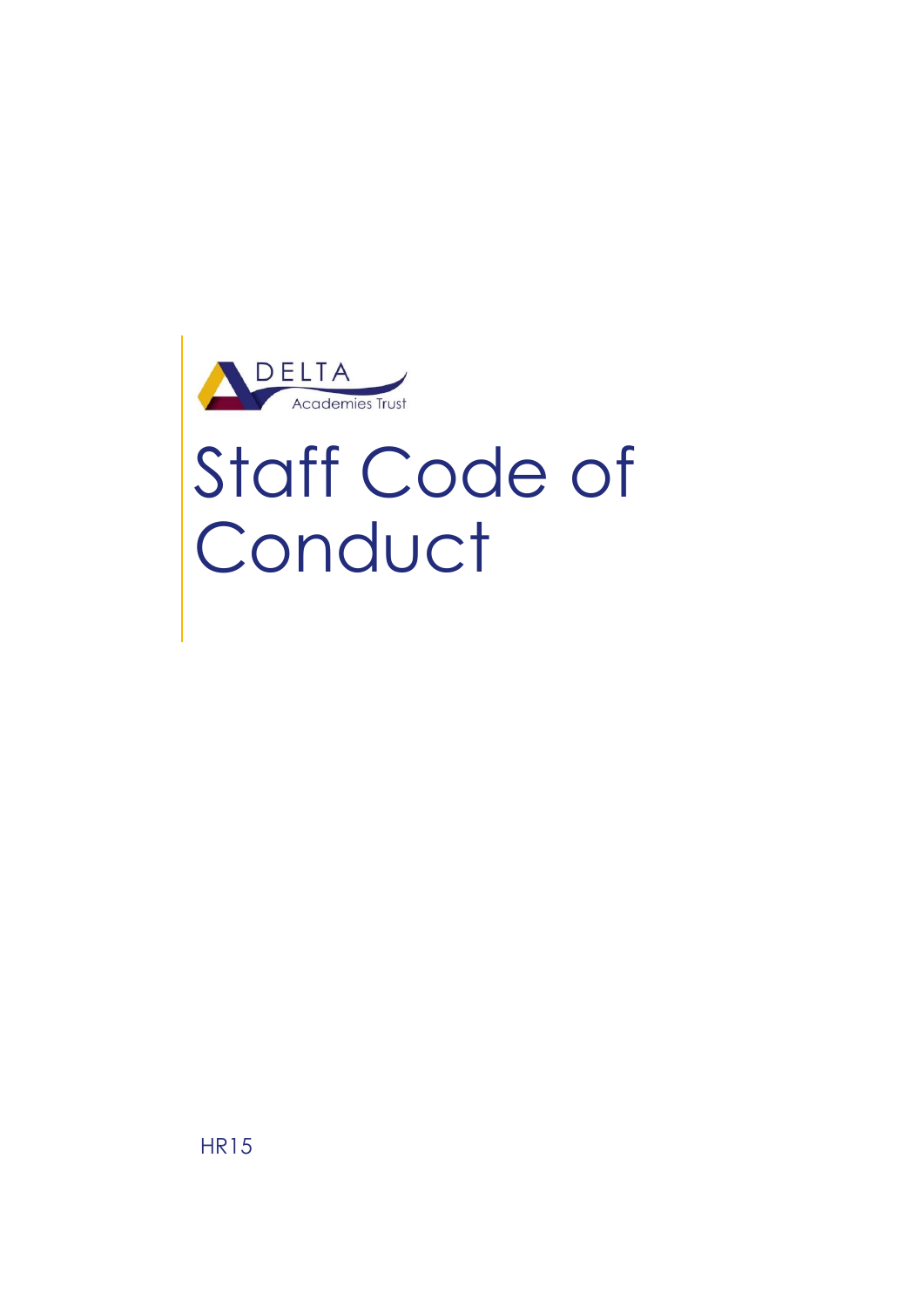# <span id="page-1-0"></span>**CONTENTS**

| 1.  |  |
|-----|--|
| 2.  |  |
| 3.  |  |
| 4.  |  |
| 5.  |  |
| 6.  |  |
| 7.  |  |
| 8.  |  |
| 9.  |  |
| 10. |  |
| 11. |  |
| 12. |  |
| 13. |  |
| 14. |  |
| 15. |  |
| 16. |  |
| 17. |  |
| 18. |  |
| 19. |  |
| 20. |  |
| 21. |  |
| 22. |  |
| 23. |  |
| 24. |  |
| 25. |  |
| 26. |  |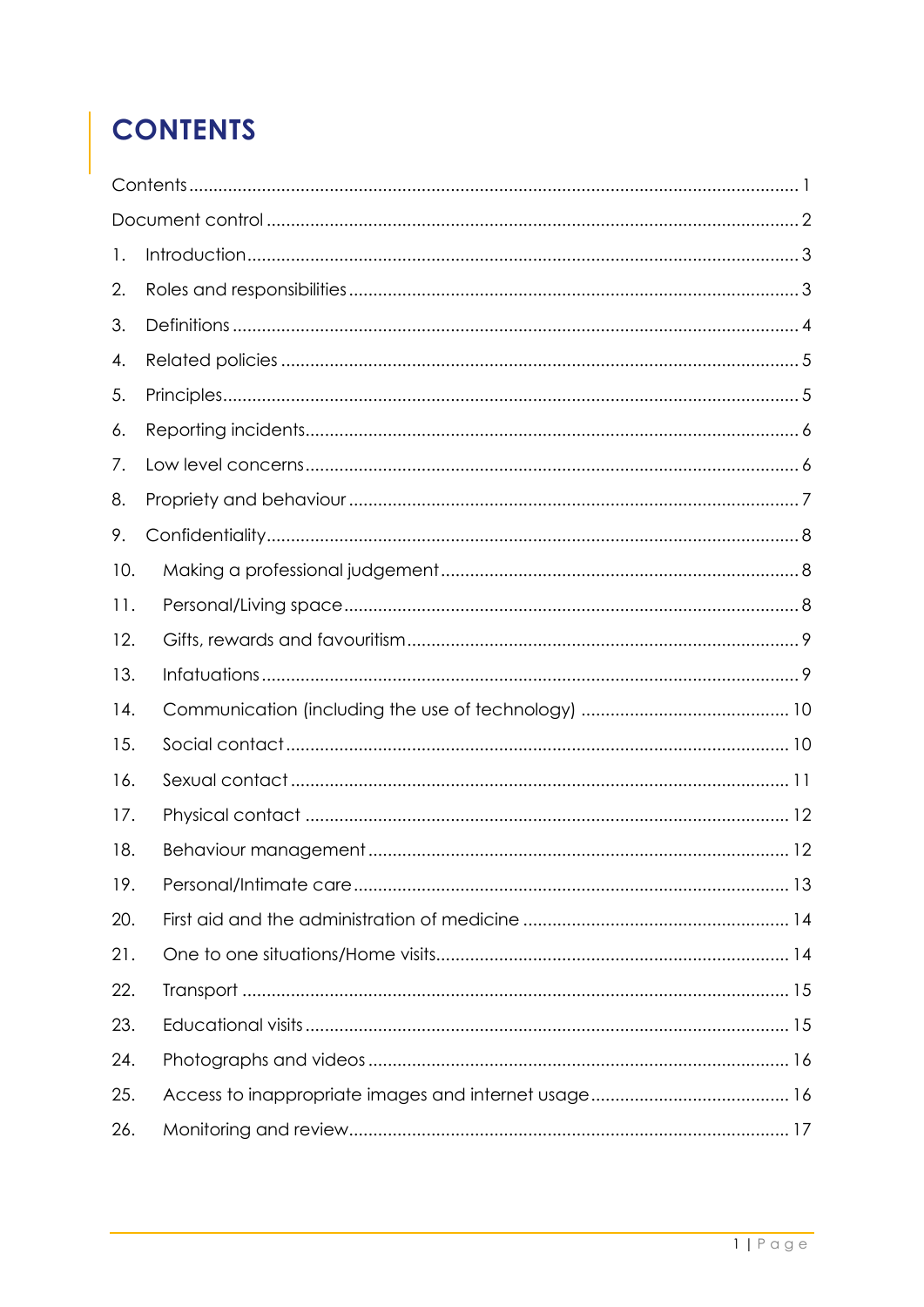# <span id="page-2-0"></span>**DOCUMENT CONTROL**

#### **Who is this policy for?**

Employees, volunteers (including AAB members), trustees and members of the Trust

#### **Author**

Helen Ruddle, Director of HR

#### **Version number**

3

#### **Date approved**

January 2022

#### **Date of review**

September 2024

#### **Revision History**

| <b>REVISION   DATE</b> |           | <b>AUTHOR</b>             | <b>DESCRIPTION</b>                                                    |
|------------------------|-----------|---------------------------|-----------------------------------------------------------------------|
|                        |           | 01/11/2014   Helen Ruddle |                                                                       |
|                        |           | 01/05/2109   Helen Ruddle |                                                                       |
|                        | 1/12/2021 | Helen Ruddle              | Lower level concerns added at section 7;<br>consultation with the JNC |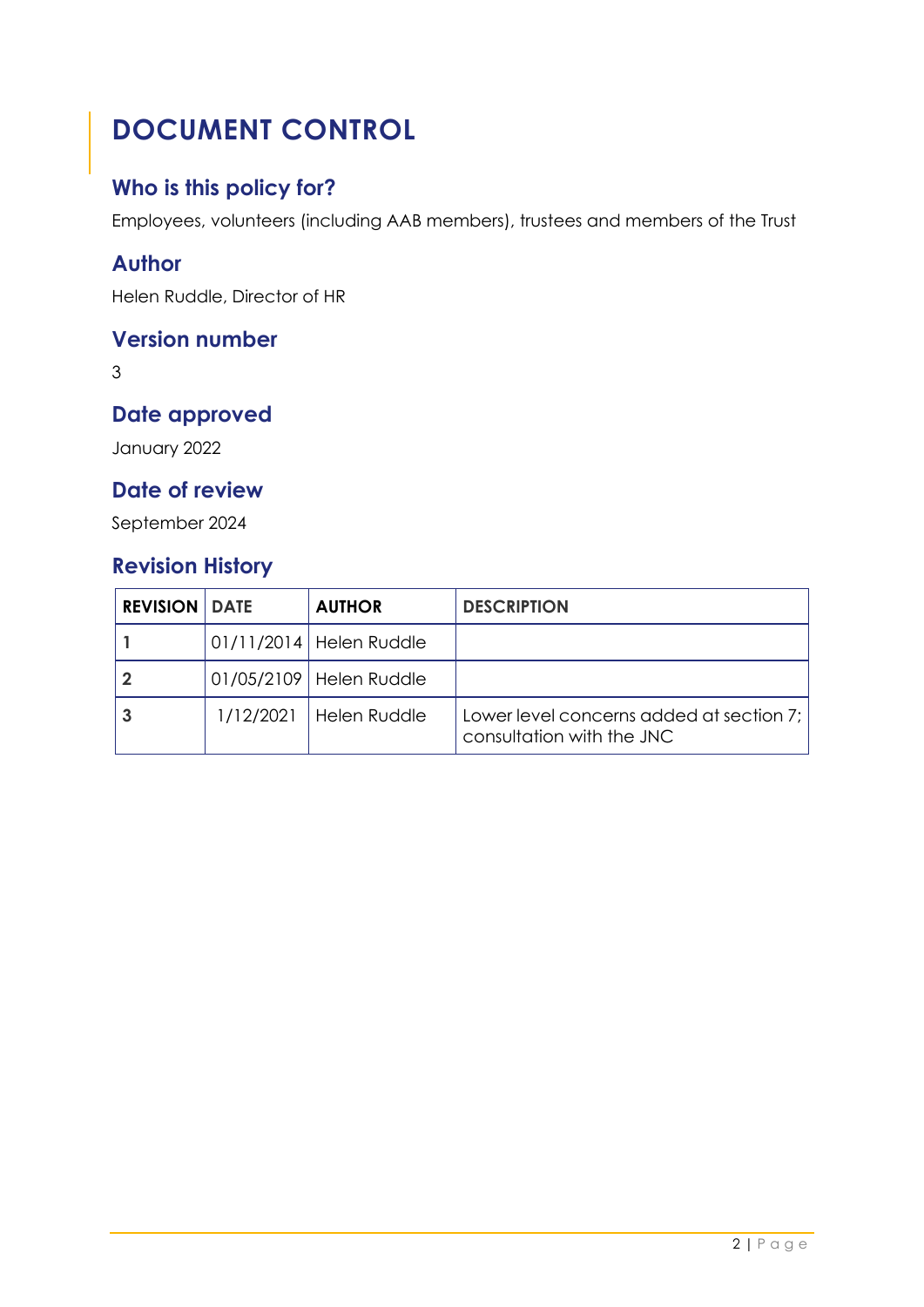# <span id="page-3-0"></span>**1.INTRODUCTION**

This code of conduct outlines the requirements of all employees, volunteers (including AAB members), trustees and members of the Trust who come into contact with children and young people in their work and whom have a legal and moral duty to keep children and young people safe and protect them from harm (sexual, physical and emotional). This duty rests on individuals taking all reasonable steps to ensure the welfare or a child or young person is paramount.

The code of conduct aims to:

- Keep children safe by clarifying which behaviours constitute safe practice and which behaviours should be avoided
- Assist adults working with children to work safely and responsibly and to monitor their own standards and practice
- Support managers and senior leaders in setting clear expectations of behaviour relevant to the services being provided
- Give a clear message that unlawful or unsafe behaviour is unacceptable and that, where appropriate, disciplinary or legal action will be taken
- Minimise the risk of misplaced or malicious allegations made against adults who work with children
- Reduce the incidence of positions of trust being abused or misused

Failure to comply with the principles outlined within this code of conduct and the associated policies will be discussed with the individual without delay, and where appropriate will be dealt with in accordance with the Trust's Disciplinary Policy.

#### <span id="page-3-1"></span>**2.ROLES AND RESPONSIBILITIES**

All employees, volunteers, trustees and members are responsible for observing the safe working practices outlined in this policy.

All employees, volunteers, trustees and members have responsibilities to ensure the safeguarding of children and to ensure that they:

- Work and behave safely and responsibly at all times to fulfil their duty of care and not abuse in any way their position of trust.
- Respond to any concerns about a child's wellbeing that they may have or are brought to their attention in line with the Academy and Local Safeguarding Children's Board (LSCB) Child Protection Policy.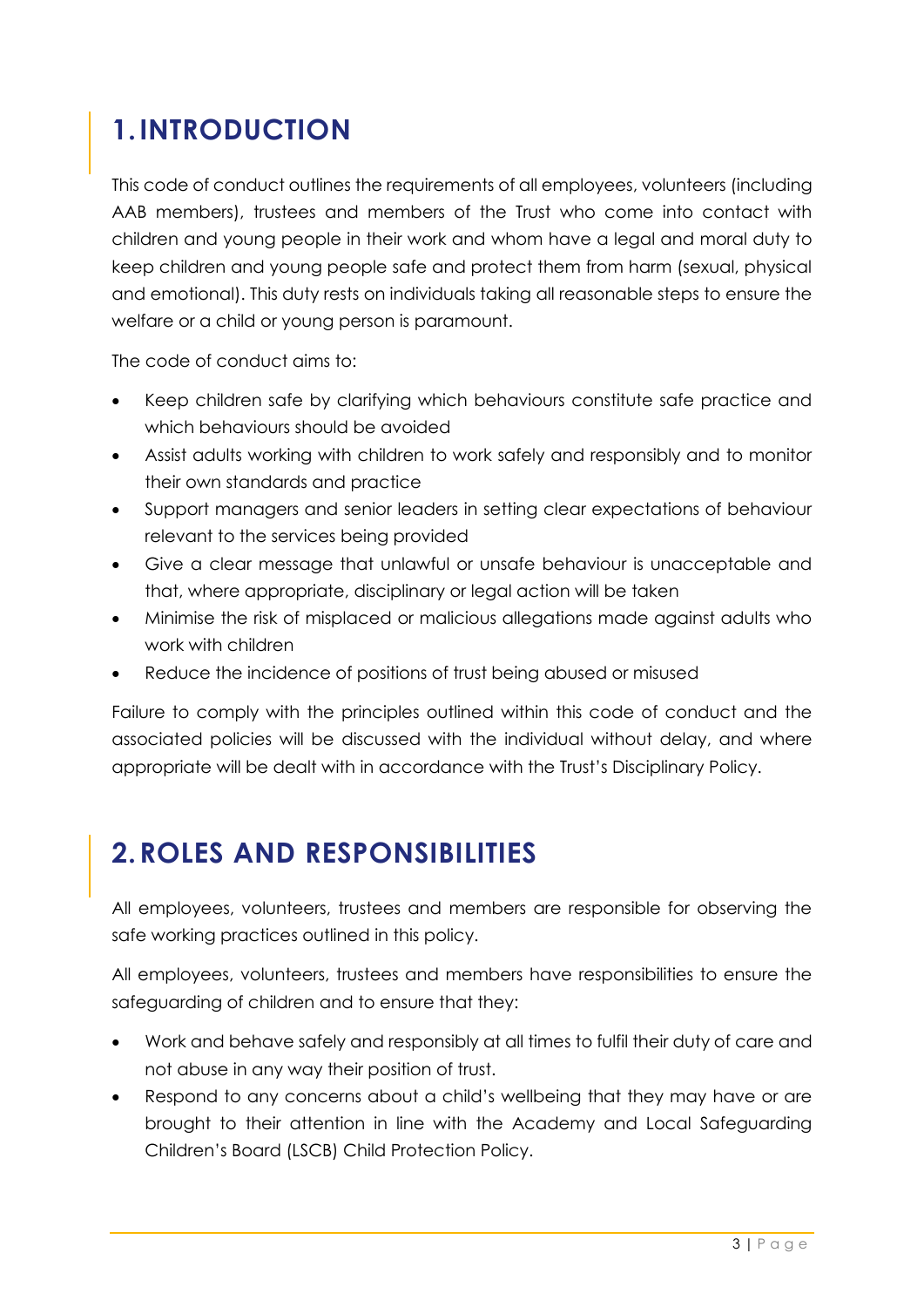- Respond in the same way to concerns that involve the behaviour of other adults in the Academy by following the Academy procedures for 'Whistle Blowing' as outlined in the Academy Child Protection Policy (available on the Academy website) and LSCB guidelines.
- Review their own practice and follow Academy policies and procedures and seek advice when unsure.
- Understand that it is professionally and morally unacceptable for employees, volunteers, trustees and members not to carry out these responsibilities.
- Report any relationships that could place children at harm/at risk of harm.

#### **Academy responsibilities**

In order for employees and volunteers to carry out these responsibilities, the Academy will ensure that:

- All new and existing employees and volunteers receive adequate child protection training as laid down in the Academy child protection and other related policies.
- All employees and volunteers are made aware and reminded of the Academy procedures for reporting concerns.
- Employee's and volunteer's concerns and opinions will be sought and taken into account in the regular review of related policies and procedures.
- All employees and volunteers are aware of the Delta Whistleblowing policy and the associated Academy procedures by which adults can voice their concerns, made in the public interest, without fear of repercussion.
- A safe working environment and guidance about safe working practices is provided.
- Employees and volunteers are treated fairly and reasonably in all circumstances.

#### <span id="page-4-0"></span>**3.DEFINITIONS**

For the purpose of this policy:

- A **child** is defined as anyone who has not yet reached their 19th birthday, or is still in 6th form / full time education
- **An Employee** is defined as anyone employed or contracted to the Trust or one of its Academies
- **A Volunteer** is defined as anyone who carries out an unpaid role in a Delta Academy; this includes Academy Advisory Body (AAB) members, Trustees and Members of the Trust Board.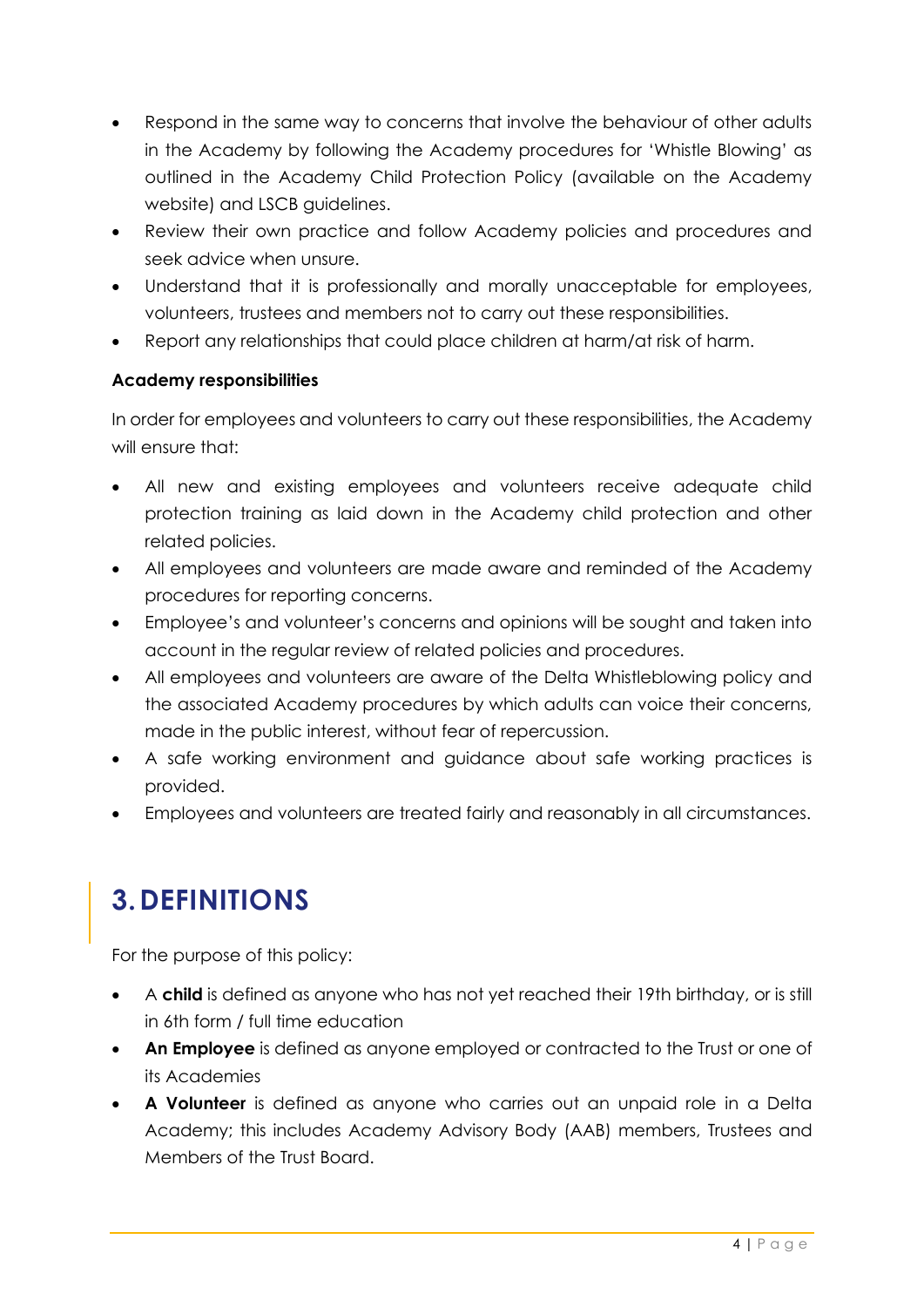# <span id="page-5-0"></span>**4.RELATED POLICIES**

The following policies and guidance should also be referred to, all of which are accessible on SharePoint:

- DfE Keeping Children Safe in Education (KCSIE)
- Delta Safer Recruitment Policy
- Delta Complaints Policy
- Delta Equality and Diversity Policy
- Delta Health and Safety Policy
- Delta Online Safety Policy
- Delta Whistleblowing Policy
- Delta Gifts, Hospitality and Entertaining Policy
- Delta and Academy Learning Outside the Classroom Policy
- Delta Child Protection Statement
- Delta Care Support Guidance and Behaviour Policy (including Peer-on-Peer Abuse)
- Delta Minibus and Transport Guidance
- Delta Safeguarding and Child Protection Policy
- Delta Intimate Care Policy
- Delta First Aid, Accident and Incident Policy
- Academy Positive Handling Policy
- Delta Supporting Pupils with Medical Conditions Policy

This policy complies with the Equality Act 2010 and recognises that aspects of sex, culture or religion may be relevant when considering the nature of allegations or appropriateness of communications or physical interventions.

## <span id="page-5-1"></span>**5.PRINCIPLES**

All academies within the Trust will work within the guidelines produced by the Trust and support other academies in the Trust to ensure pupils' health, safety, welfare and wellbeing are fully safeguarded. The Trust, and all academies within it, is committed to Keeping Children Safe in Education. Each pupil's welfare is of paramount importance to the Trust and every child is welcomed, valued and supported to the best of our abilities and resources. This document describes the standards of conduct and practice that Delta employees and volunteers should follow when working with children.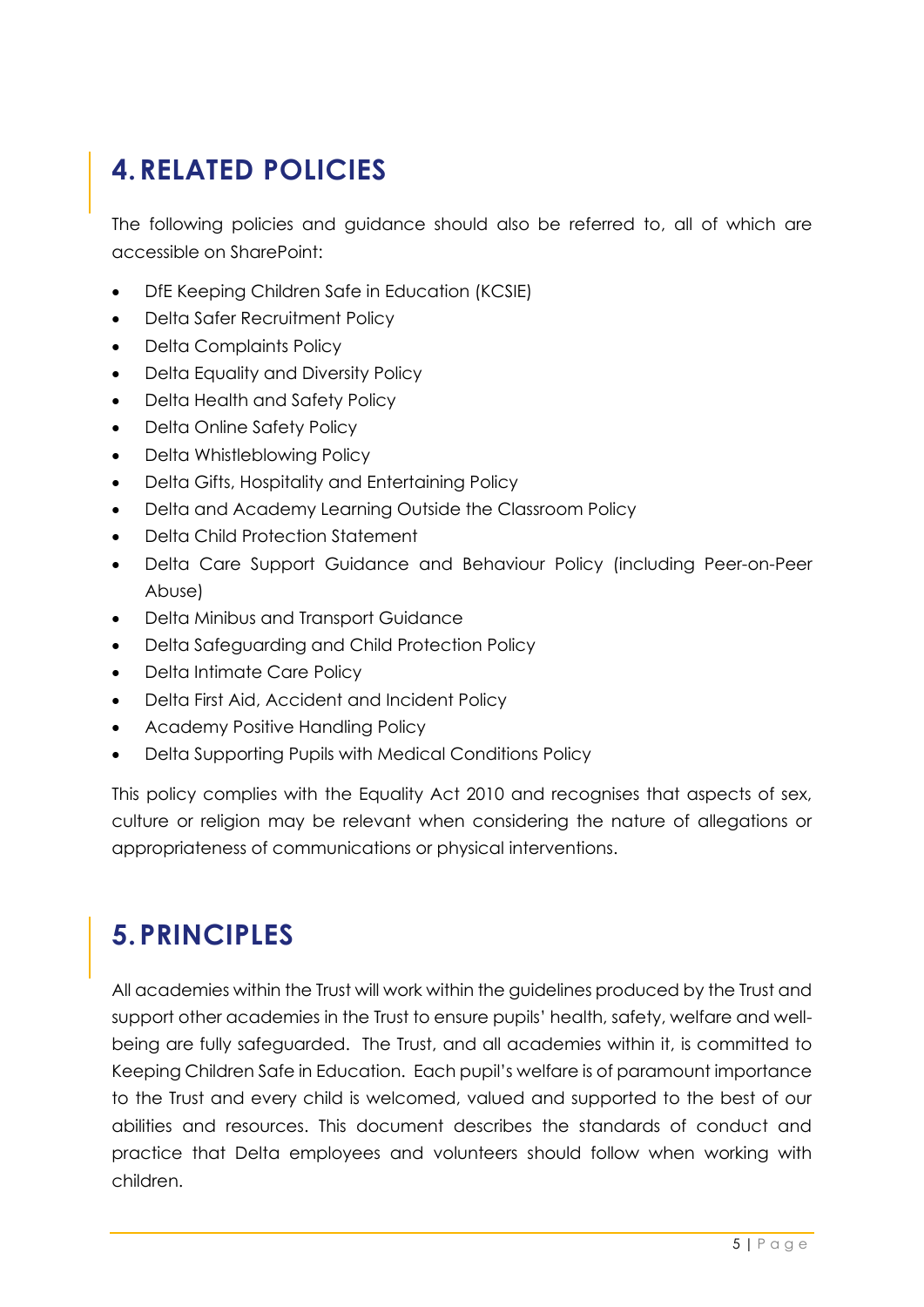The following principles apply to all aspects of this policy:

- If no specific advice, policies or guidelines for a specific situation exist or if you are unsure, consult a senior manager (e.g., member of the Academy Senior Leadership Team) to discuss the issue.
- If you need to take a particular course of action in an unplanned circumstance, which may vary from policies or does not allow time for advice to be sought, record these actions with a senior manager.
- If at any time you are concerned that an action or comment by yourself may be misinterpreted or that a child behaves or makes a comment in a way that causes you concern in this respect, log your concerns immediately with the appropriate senior member of staff.

# <span id="page-6-0"></span>**6.REPORTING INCIDENTS**

Employees and volunteers must:

- Be familiar with the academy's system for recording Child Protection and other concerns about children and young people
- Take responsibility for recording any incident, and passing on information where you have concerns, or concerns are disclosed to you by, or about a child/student. Do this speedily and accurately without unnecessary delay.
- Report any behaviour by colleagues that raises concern in accordance with Keeping Children Safe in Education, that either
	- a) Meet the harm threshold; or
	- b) Do not meet the harm threshold ('low level concerns' see section 7)
- Contact the Academy Designated Safeguarding Lead (DSL), the Deputy Safeguarding Lead (DDSL) or a member of the Senior Leadership Team immediately (the same day without fail)

#### <span id="page-6-1"></span>**7. LOW LEVEL CONCERNS**

In order to encourage an open and transparent culture, all concerns about adults working in the Trust, including those that don't meet the harms threshold must be shared responsibly with the Academy Designated Safeguarding Lead (DSL), the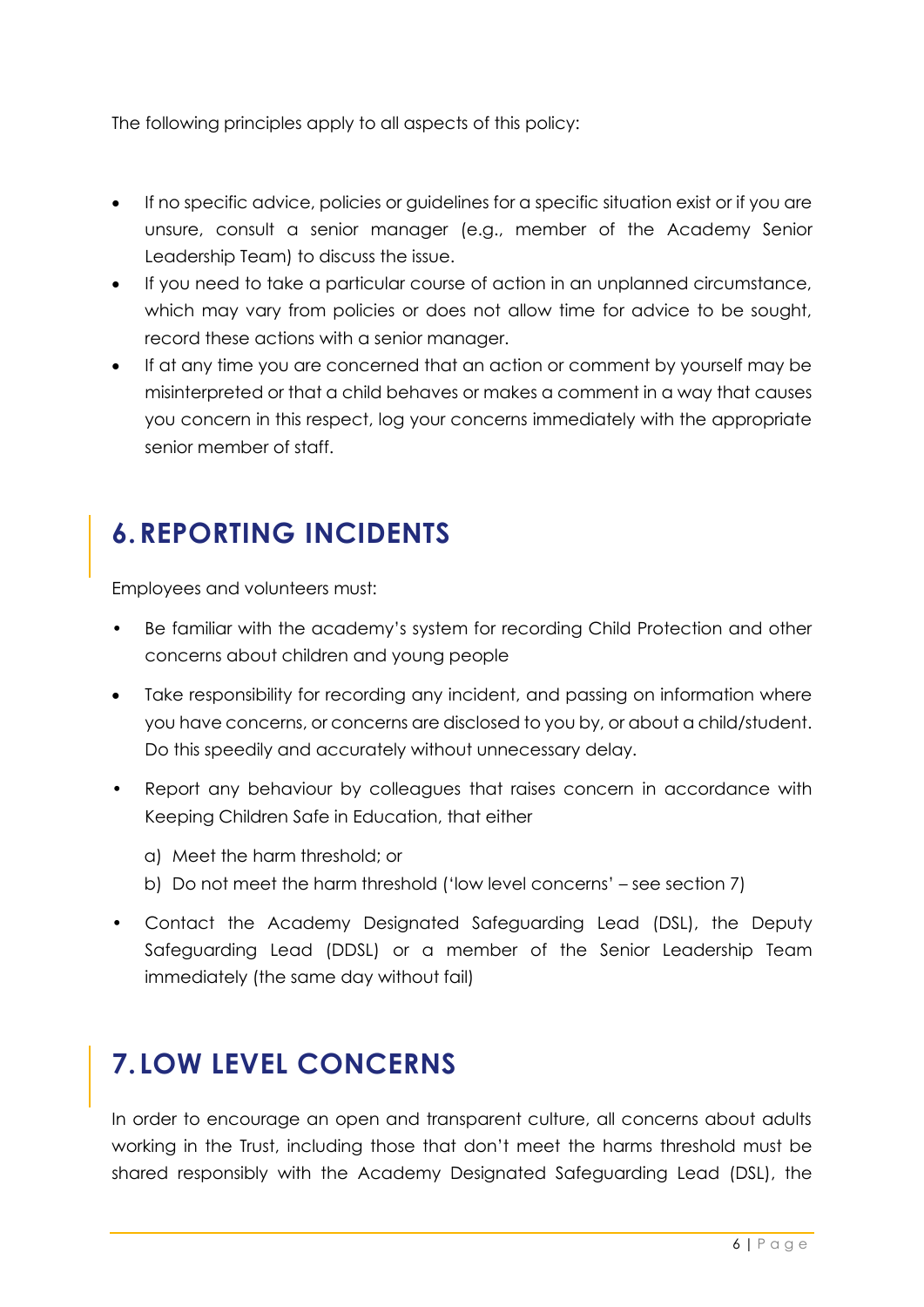Deputy Safeguarding Lead (DDSL) or a member of the Senior Leadership Team (SLT), recorded in writing and dealt with appropriately. This will enable the Trust to identify and address concerning, problematic or inappropriate behaviour early, minimise the risk of abuse and ensure our employees and volunteers working in or on behalf of the Trust are clear about professional boundaries and act within these boundaries and the values of the Trust.

'Low level' does not mean the concerns are not significant, only that they do not meet the harms threshold outlined in Keeping Children Safe in Education. KCSiE outlines that "*a low-level concern is any concern that an adult working in or on behalf of the Trust may have acted in a way that:*

- *Is inconsistent with the staff code of conduct, including inappropriate conduct outside of work; and*
- *Does not meet the allegations threshold or is otherwise not considered serious enough to consider a referral to the LADO*" (KCSIE 2021, s.409)

Examples of low-level concerns are outlined in KCSIE 2021 s.410.

By reporting all low-level concerns to an appropriate person, the Trust will be able to ensure they are dealt with appropriately and effectively which will protect those working in or on behalf of the Trust from potential false allegations or misunderstandings, as well as identifying any areas where systems can be improved.

Low level concerns should not be included in references unless they relate to issue that would normally be included in a reference (e.g., misconduct or poor performance). Where low level concerns relate exclusively to safeguarding, they should not be referred to in a reference. However, where a low-level concern or group of concerns does meet the threshold for referral to the LADO and is found to be substantiated, this should be referred to in a reference.

#### <span id="page-7-0"></span>**8.PROPRIETY AND BEHAVIOUR**

- Be aware that behaviour in your personal life may impact upon your work with children and young people
- Follow professional codes of conduct at all times
- Refrain from behaving in a manner which would lead any reasonable person to question your suitability to work with children or act as a role model.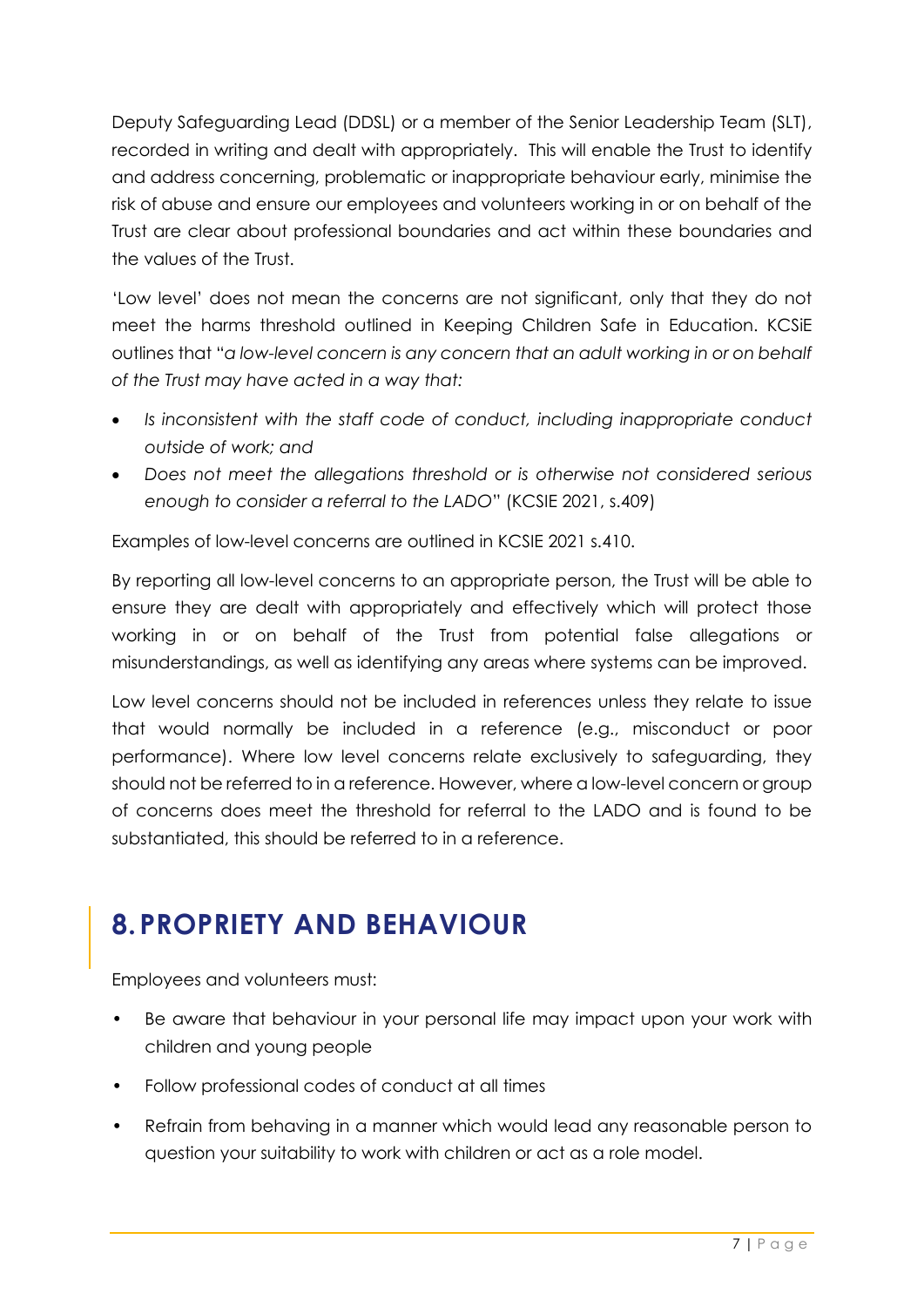# <span id="page-8-0"></span>**9.CONFIDENTIALITY**

Employees and volunteers must:

- Keep private and sensitive information confidential at all times in accordance with the Data Protection Act 2018 and UK GDPR and only share it with relevant people when it is in the interests of the child to do so
- Not use information to intimidate, humiliate or embarrass the child
- Be aware of the need to listen and support children whilst understanding the importance of not promising to keep secrets
- Never request a child to keep secrets

#### <span id="page-8-1"></span>**10. MAKING A PROFESSIONAL JUDGEMENT**

Employees and volunteers must:

- Make judgements about their behaviour in order to secure the best interests and welfare of the child
- Record judgements taken and share them with a senior manager
- Ensure actions taken are warranted, proportionate, safe and applied equitably
- Discuss any misunderstandings, accidents or threats with a senior manager
- Be aware of their position of trust and ensure an unequal balance of power is not used for their own or others personal advantage or gratification
- Not use their position to intimidate, bully, humiliate, threaten, coerce or undermine
- Maintain appropriate professional boundaries and avoid behaviour which might be misinterpreted by others
- Not promote relationships which create a personal friendship or are of a sexual nature, or which may become so

## <span id="page-8-2"></span>**11. PERSONAL/LIVING SPACE**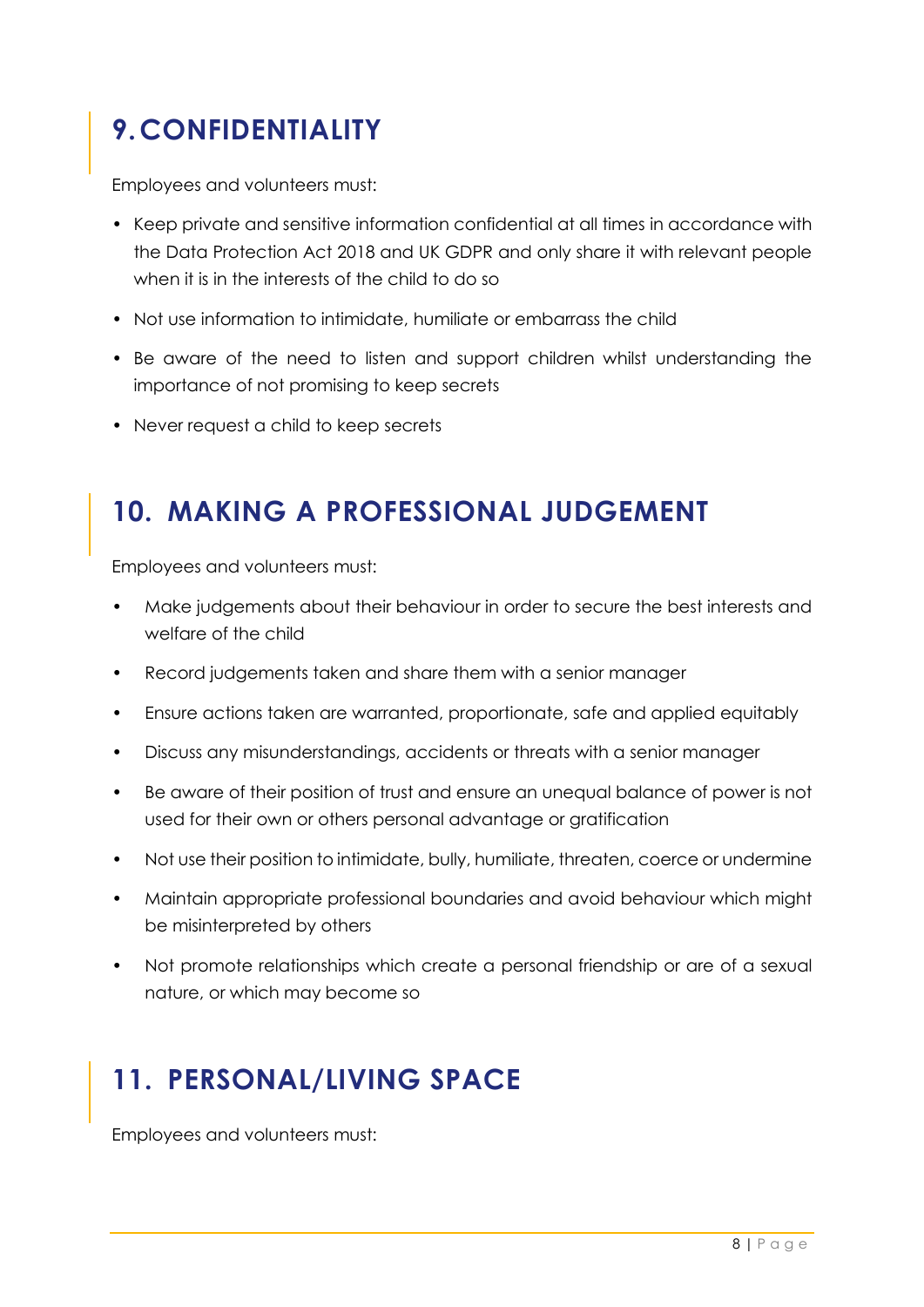- Not invite a child/student into their home or any home or domestic setting frequented by them, unless the reason for this has been firmly established and agreed with parents and senior managers or the home has been designated as a workplace e.g., childminders, foster carers
- Be vigilant in maintaining their own privacy and mindful of the need to avoid placing themselves in vulnerable situations
- Not ask children to undertake personal jobs or errands
- Maintain professional boundaries

#### <span id="page-9-0"></span>**12. GIFTS, REWARDS AND FAVOURITISM**

Employees and volunteers must:

- Be aware of the Delta Gifts and Hospitality policy which covers both the giving and receiving of gifts
- Ensure that all gifts received or given in situations that may be misconstrued are declared
- Only give gifts to an individual child as part of an agreed reward system
- Ensure that when operating reward systems, methods and criteria for selection of children for awards are fair and transparent

## <span id="page-9-1"></span>**13. INFATUATIONS**

- Deal with infatuations sensitively and appropriately to maintain the dignity and safety of all concerned
- Make sure their own behaviour is beyond reproach
- If they become aware of an infatuation developing or any indications that it may, record it and discuss it with a senior manager so that action can be taken to avoid any hurt, distress or embarrassment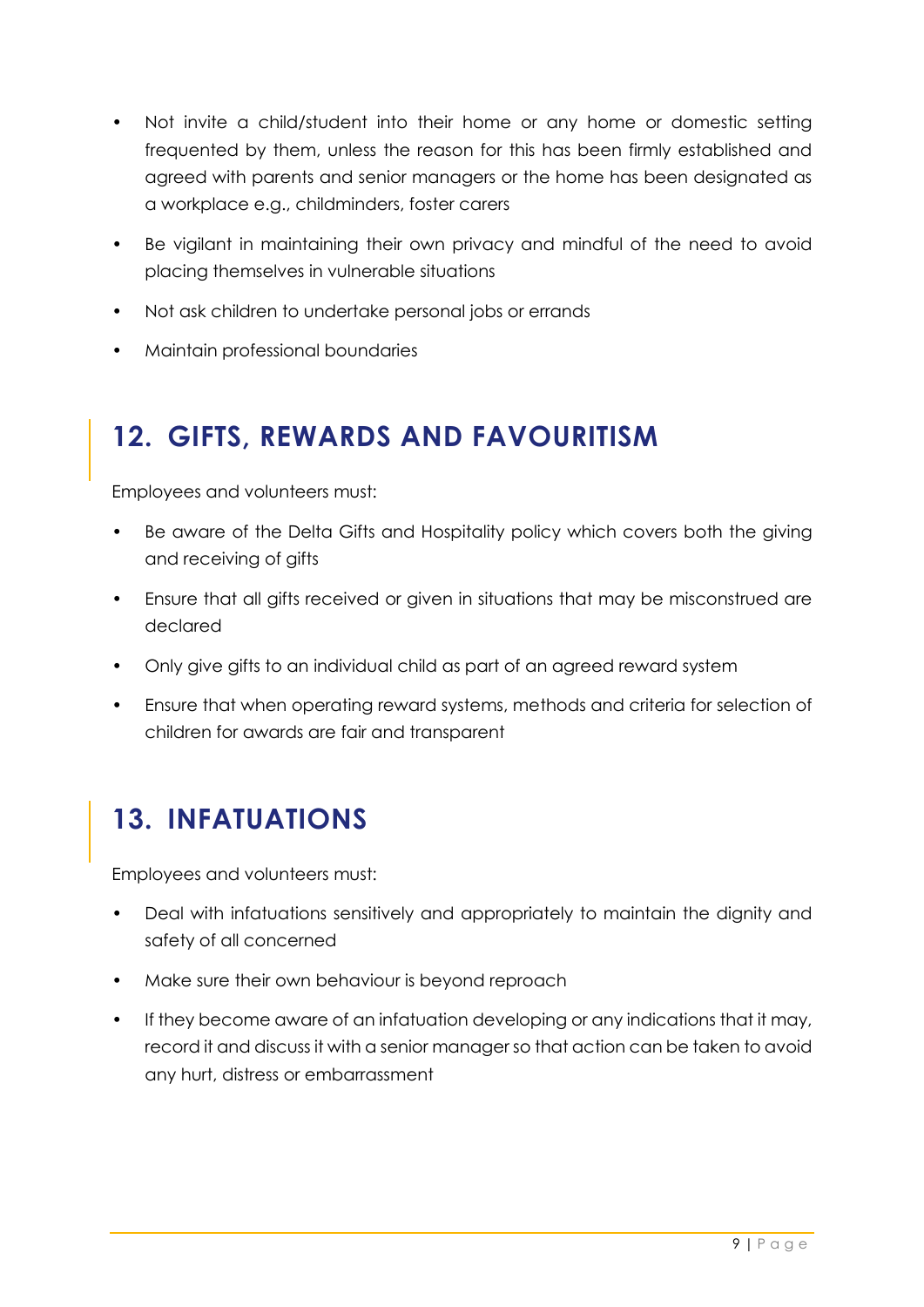## <span id="page-10-0"></span>**14. COMMUNICATION (INCLUDING THE USE OF TECHNOLOGY)**

Employees and volunteers must:

- Be aware of and comply with the Delta Online Safety policy
- Ensure communication takes place within clear and explicit professional boundaries; this includes the wider use of technology such as mobile phones, text messaging, e-mails, digital cameras, videos, webcams, websites and blogs which must be used in accordance with the Delta Online Safety policy
- Not share any personal information with a child
- Not request, or respond to, any personal information from a child, other than that which may be appropriate as part of their professional role
- Not give their personal contact details to children, including their mobile number, home phone or personal e-mail address
- Only use equipment e.g., mobile phones, provided by the Trust or an Academy to communicate with children, making sure that parents/carers have given permission for this form of communication to be used
- Only make contact with children for professional reasons and in accordance with Academy policy
- Only use text messaging as a last resort when no other forms of communication are possible
- Not use internet or web-based communication channels to send messages
- Use internal e-mail systems in accordance with the Delta Online Safety policy

# <span id="page-10-1"></span>**15. SOCIAL CONTACT**

- Not have social contact with current or former pupils/students unless the reason for this has been firmly established and agreed with Senior Managers
- Not have secret social contact with children and/or their parent(s)
- Always approve any planned social contact with current or former pupils/students with senior colleagues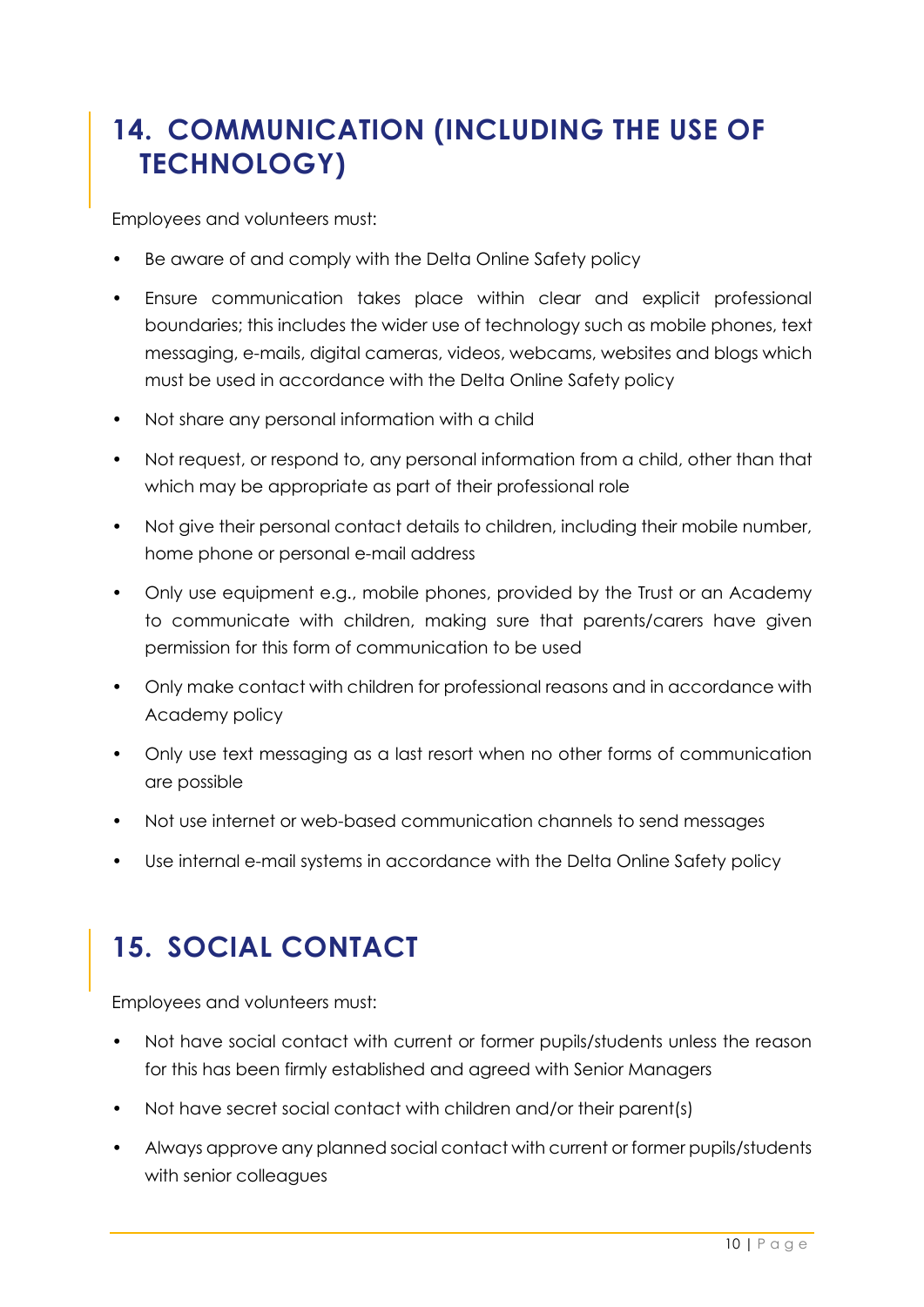- Advise senior management of any social contact that has occurred which may raise concern
- Report and record any situation which may place a child at risk or may compromise the Trust, the Academy or their own professional standing. Where the employee/volunteer is unsure whether to report a situation, they must discuss this with the DSL or a senior member of staff

#### <span id="page-11-0"></span>**16. SEXUAL CONTACT**

- Not engage in sexual activity with or in the presence of a child, or cause or incite a child to engage in or watch sexual activity; to do so is likely to be considered a criminal offence
- Refrain from any form of communication with a child or young person which could be interpreted as sexually suggestive or provocative, i.e., verbal comments, letters, notes, electronic mail, phone calls, texts, physical contact
- Not discuss their own sexual relationships with or in the presence of children or young people
- Ensure that your relationships with children and young people clearly take place within the boundaries of a respectful professional relationship
- Ensure language, attitudes and demeanour do not give rise to comment or speculation
- Be aware that consistently conferring inappropriate special attention and favour upon a child might be construed as part of a grooming process, and as such will give rise to concerns about behaviour
- Be aware that staff and volunteers **MUST NOT** have sex with a child under 16 this is statutory rape and could result in a criminal conviction and prison sentence
- Be aware that staff and volunteers **MUST NOT** have sex with any student over the age of 16. It is a breach of trust
- Avoid making sexual remarks to, or about, a child/young person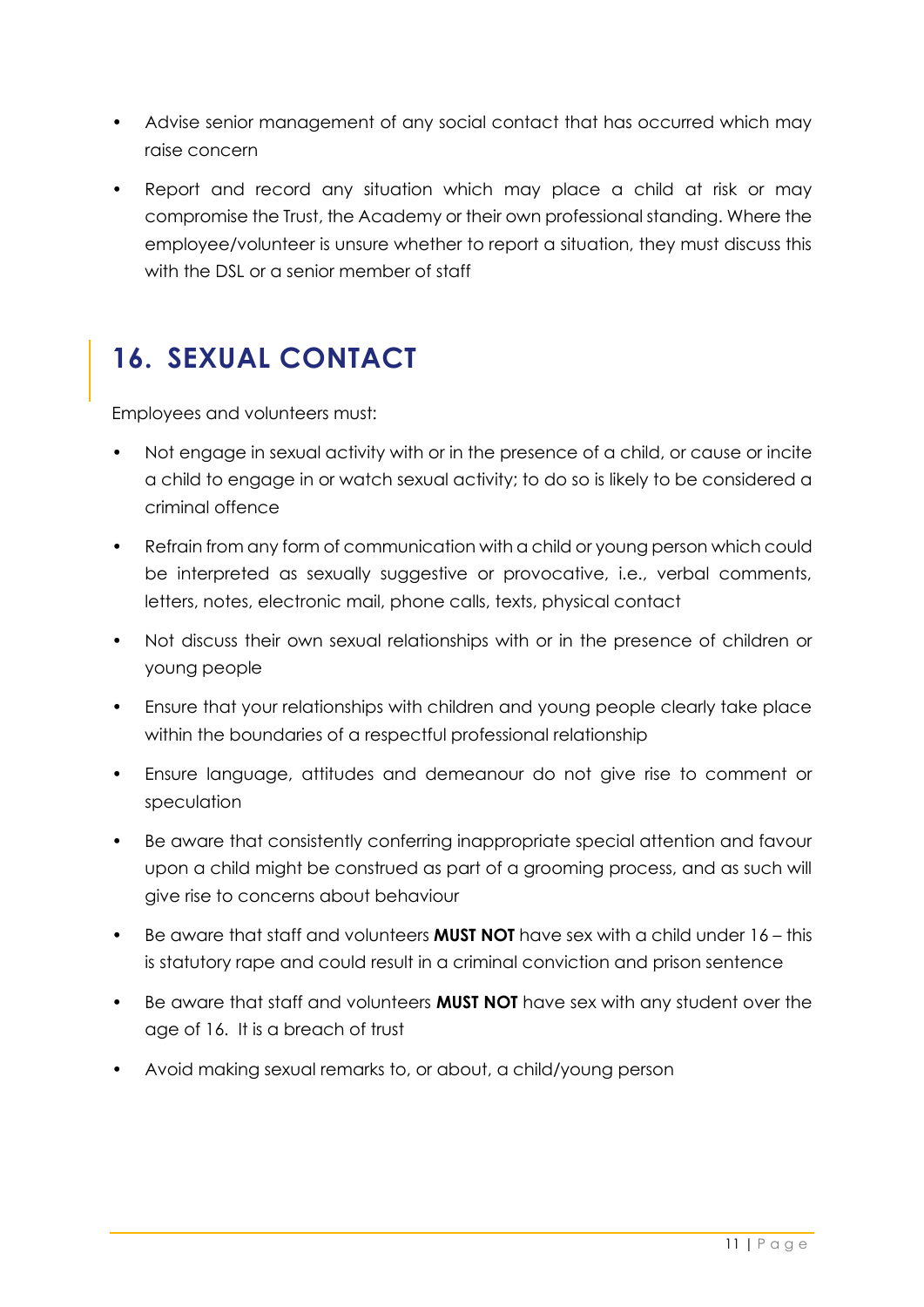# <span id="page-12-0"></span>**17. PHYSICAL CONTACT**

Employees and volunteers must:

- Be aware of and comply with the Academy Positive Handling Policy
- Be aware that even well-intentioned physical contact may be misconstrued by the child, an observer or by anyone to whom this action is described
- Only have physical contact with a child when it is necessary and in ways which are appropriate to their professional or agreed role and responsibilities; never touch a child in a way which may be considered indecent
- Be aware of the child's reactions or feelings and, as far as possible, only use a level of contact which is acceptable to the child and for the minimum time necessary
- Seek permission from the child or the parent, if the child is very young, before physical contact is made and agree what contact is acceptable
- Not assume that when a child is distressed, they seek physical comfort
- Always be prepared to report and explain actions and accept that all physical contact is open to scrutiny
- Not indulge in horse play
- Always encourage children, where possible to undertake self-care tasks independently
- Be aware of cultural or religious views about touching and be sensitive to issues related to gender
- Where regular physical contact is required, the nature of this must be agreed with senior management and the parent as part of a formally agreed plan
- Where a child initiates inappropriate physical contact, you must sensitively deter them and help them understand the importance of personal boundaries and report this to the DSL, DDSL or member of SLT without delay.

#### <span id="page-12-1"></span>**18. BEHAVIOUR MANAGEMENT**

Employees and volunteers must:

• Be aware of and comply with the Delta Care Support Guidance and Behaviour Policy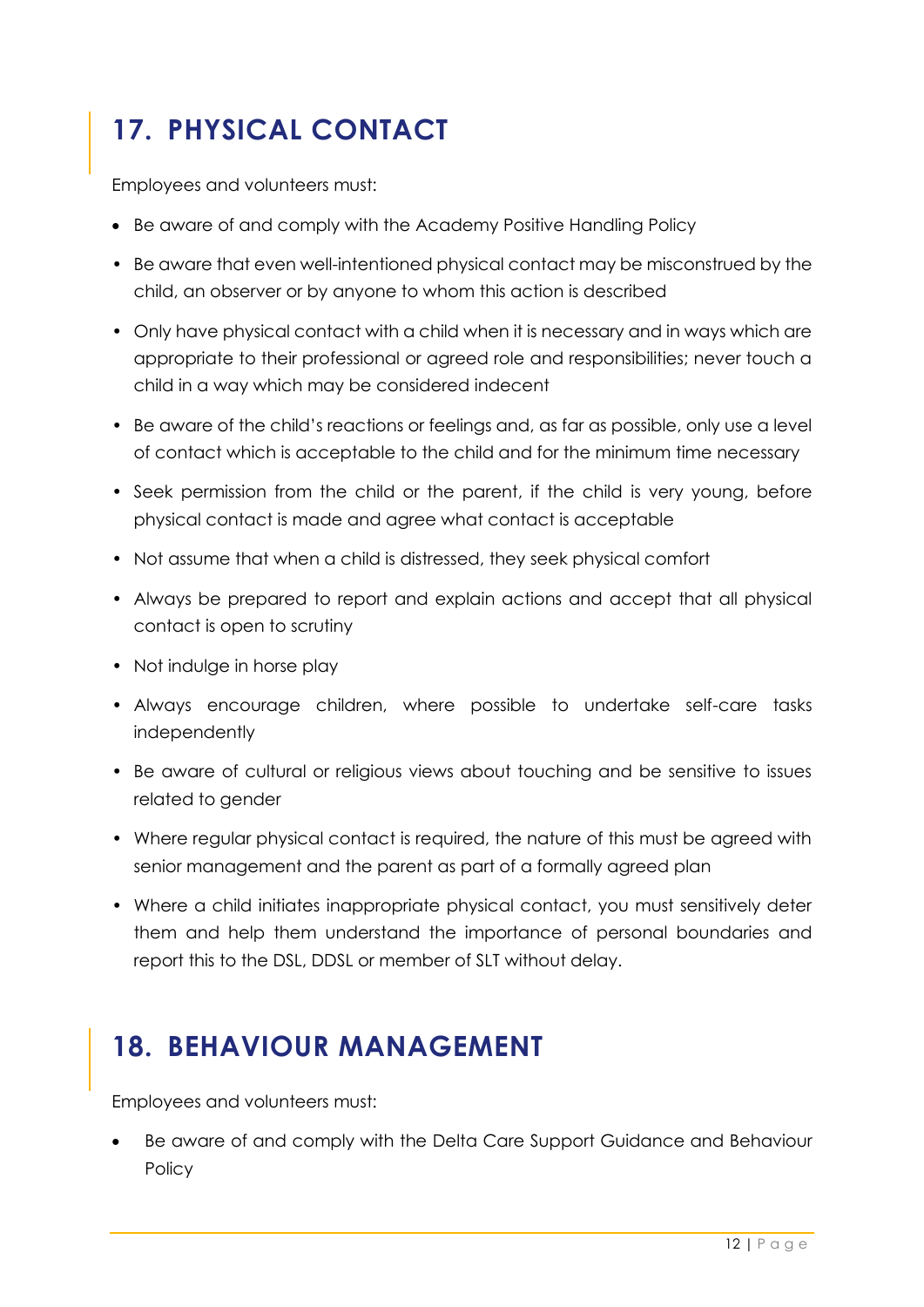- Not use any form of degrading treatment to punish a child
- Not use sarcasm, demeaning or insensitive comments
- Ensure any sanctions and rewards are part of an agreed behaviour management policy
- Try to defuse situations before they escalate
- Never use corporal punishment
- Follow the behaviour policy and only use physical intervention in exceptional circumstances and as a last resort, when other behaviour management strategies have failed and where there is a risk of physical injury or serious damage to property
- When using physical intervention, use the minimum force necessary and techniques in-line with recommended policy and practice and always report and document the incident
- Be mindful of other factors which may be impacting on a child's behaviour, i.e., bullying, changes in home and/or personal circumstances

**Note: the use of unwarranted physical force is likely to constitute a criminal offence.**

#### <span id="page-13-0"></span>**19. PERSONAL/INTIMATE CARE**

- Be aware of and comply with the Delta Intimate Care Policy (N.B. the Trust requires intimate care to be carried out by appropriately trained employees only)
- Make other staff aware of the task being undertaken
- Explain to the child what is happening
- Carefully and sensitively observe the emotional responses of the child, and record and report any concerns to senior management and parents, if appropriate
- Respect children's privacy at all times
- Avoid any physical contact when children are in a state of undress, other than as part of an agreed care plan
- Not change, in the same place as children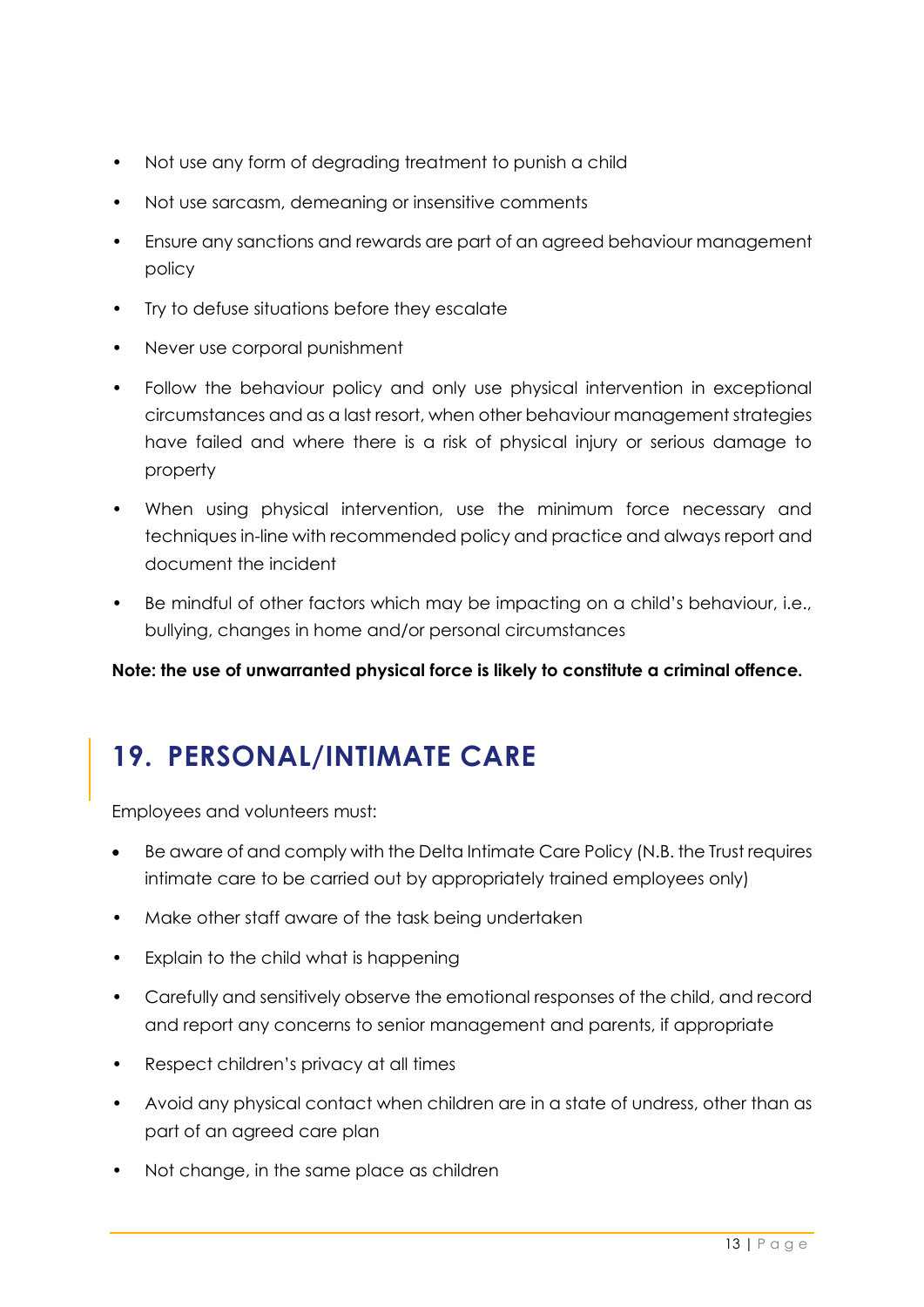- Not shower or bathe with children
- Not assist with any personal care task which a child can undertake themselves

#### <span id="page-14-0"></span>**20. FIRST AID AND THE ADMINISTRATION OF MEDICINE**

Employees and volunteers must:

- Be aware of and comply with the Delta First Aid, Accident and Incident policy and the Delta Supporting Pupils with Medical Conditions Policy
- Be suitably trained and qualified before administering first aid and/or any agreed medication
- Ensure arrangements are in place to obtain parental consent for the administration of first aid or medication
- Make adults aware of the task being undertaken
- Explain to the child what is happening
- Ensure an appropriate health/risk assessment is undertaken prior to undertaking certain activities

## <span id="page-14-1"></span>**21. ONE TO ONE SITUATIONS/HOME VISITS**

- Avoid home visits wherever possible
- Ensure that, when lone working is an integral part of their role, full and appropriate risk assessments have been agreed
- Avoid meetings with a child in secluded areas
- Always inform colleagues and/or parents about one-to-one contact beforehand, assessing the need to have them present or close by
- Avoid the use of engaged or equivalent signs, wherever possible, these create an opportunity for secrecy or the impression of secrecy
- Carefully consider the need of the child when in one-to-one situation and always report any situation where the child becomes distressed or angry towards you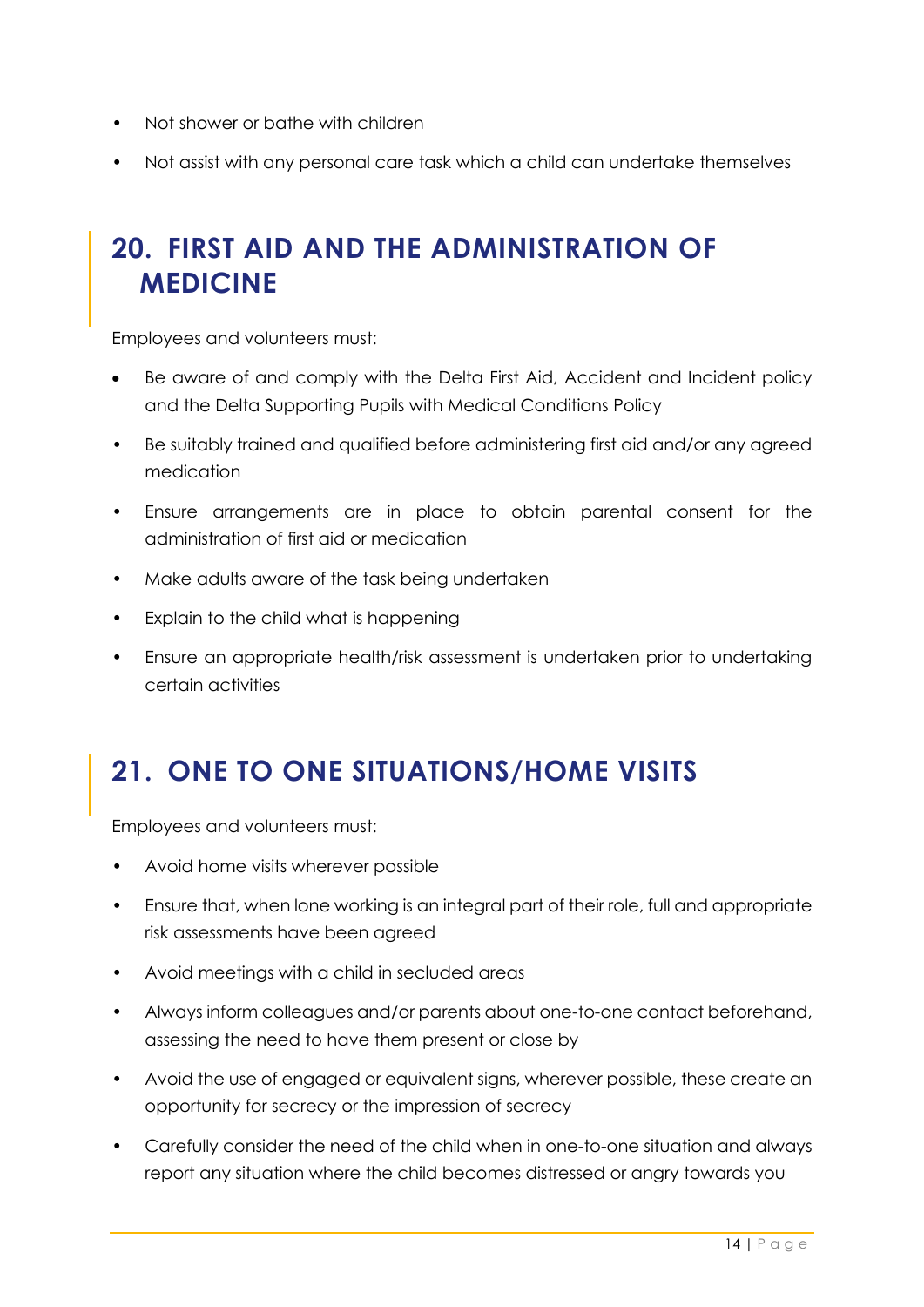- Agree the purpose for any home visit with senior management unless it is an acknowledged and integral part of your role
- Never put yourself into a one-to-one situation when little or no information is available about the child

#### <span id="page-15-0"></span>**22. TRANSPORT**

Employees and volunteers must:

- Be aware of and comply with the Delta Minibus and Transport Guidance
- Ensure requirements around seat belts and car seats are adhered to
- Not offer lifts outside normal working duties unless this has been brought to the attention of and agreed with senior management and been agreed with parents
- Ensure they are fit to drive and free from any drugs, alcohol or medicine that is likely to impair judgement or ability to drive
- Record details of the journey in accordance with the Delta Minibus and Transport Guidance
- Ensure that there are proper procedures in place for vehicle, passenger and driver safety, including appropriate insurance
- Ensure that any impromptu or emergency lifts are recorded and can be justified if questioned

## <span id="page-15-1"></span>**23. EDUCATIONAL VISITS**

- Be aware of and comply with the Delta and Academy Learning Outside the Classroom Policy
- Recognise that they are in a position of trust and ensure that their behaviour remains professional at all times and stays clearly within defined boundaries
- Ensure staff/child ratios and gender mix are appropriate
- Always have another adult present in out of work activities, unless otherwise agreed with a senior manager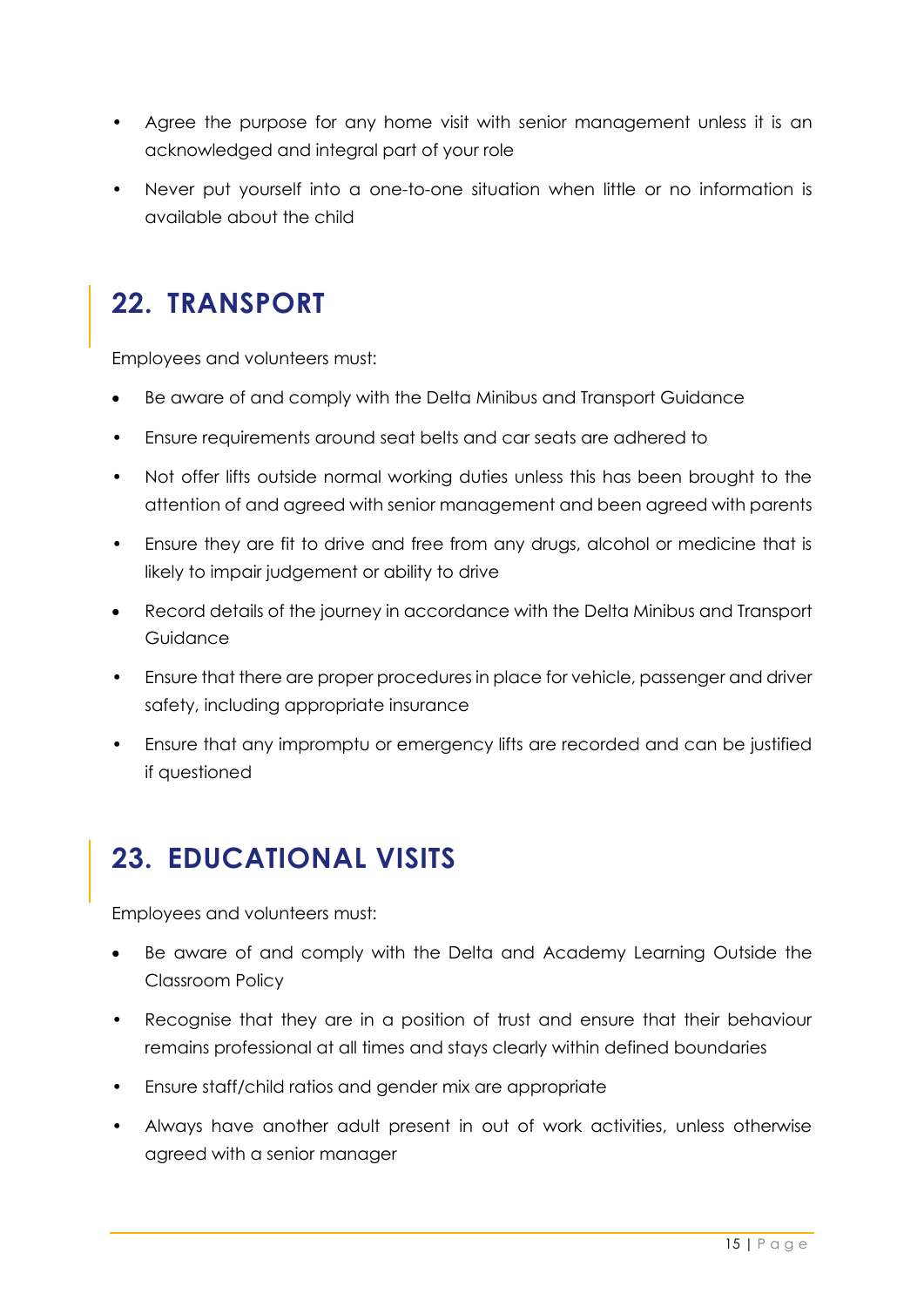- Ensure risk assessments are undertaken
- Have parental/carer consent to the activity
- Never share beds with children
- Not share bedrooms with children, unless this is a direct action to ensure the safety of children and staff and following a risk assessment being completed by at least two responsible adults in attendance (e.g., taking emergency shelter overnight in a hut on the hill side due to adverse weather conditions where multiple rooms are not available)

## <span id="page-16-0"></span>**24. PHOTOGRAPHS AND VIDEOS**

Employees and volunteers must:

- Be aware of and comply with the Delta Online Safety policy
- Be clear about the purpose of any activity involving photography and what will happen to the images when the activity is concluded
- Be able to justify the reason for having images of children in their possession
- Avoid making images in one-to-one situations or situations that may be construed as secretive or which show a single child with no surrounding context
- Only use equipment provided or authorised by the Trust or the Academy
- Immediately report any concerns if any inappropriate or intrusive images are found
- Have parental consent to take, display and/or distribute any images of children as documented in the parental consent form
- Not use images that may cause distress or offence
- Not use personal mobile phones or any other personal devices that have a camera to take images of pupils/students

#### <span id="page-16-1"></span>**25. ACCESS TO INAPPROPRIATE IMAGES AND INTERNET USAGE**